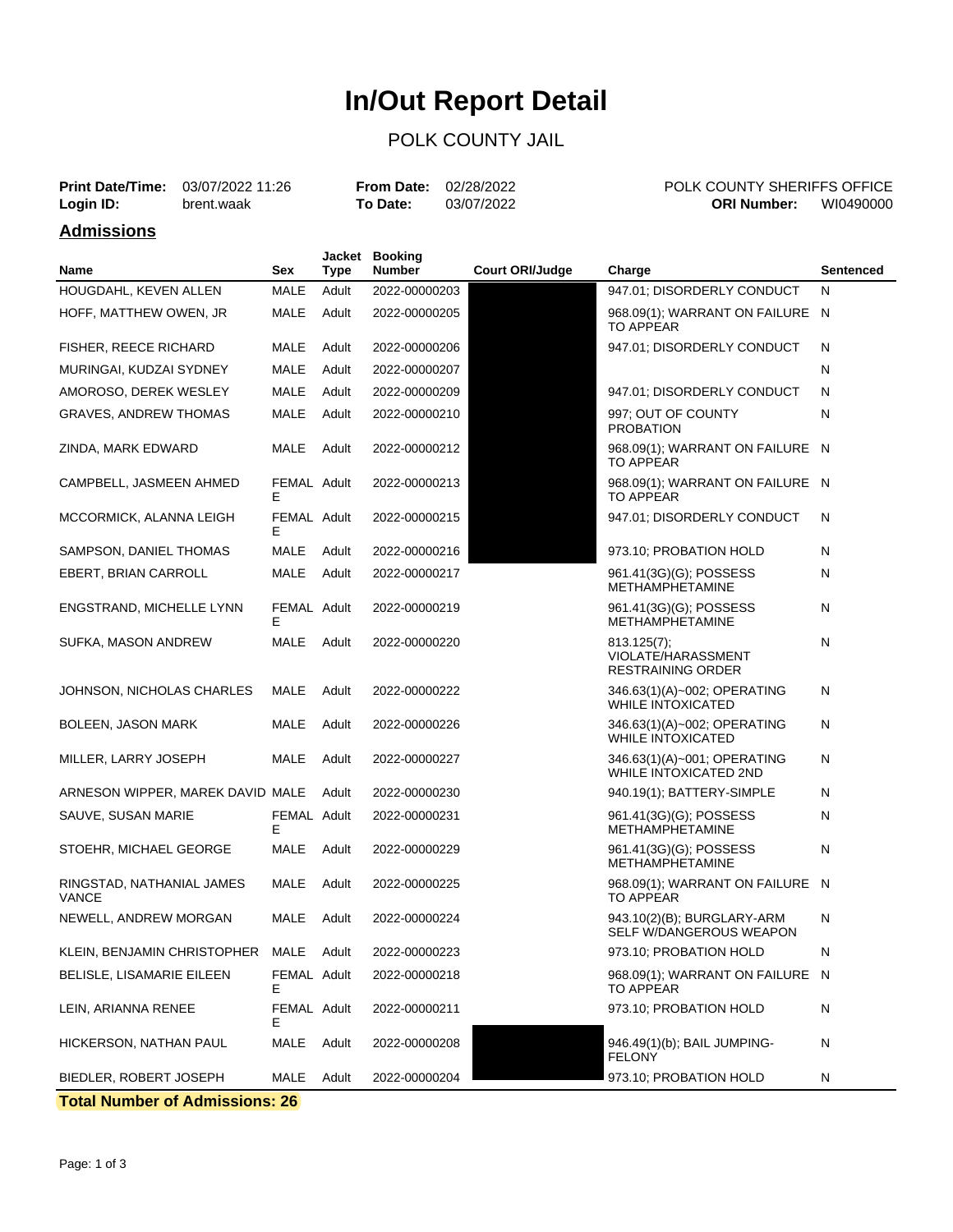# **In/Out Report Detail**

## POLK COUNTY JAIL

| <b>Print Date/Time:</b><br>03/07/2022 11:26<br>Login ID:<br>brent.waak |  | <b>From Date:</b><br>To Date: |                | 02/28/2022<br>03/07/2022        |  | <b>ORI Number:</b>                                            | POLK COUNTY SHERIFFS OFFICE<br>WI0490000 |                    |
|------------------------------------------------------------------------|--|-------------------------------|----------------|---------------------------------|--|---------------------------------------------------------------|------------------------------------------|--------------------|
| <b>Releases</b>                                                        |  |                               |                |                                 |  |                                                               |                                          |                    |
| <b>Name</b>                                                            |  | Sex                           | Jacket<br>Type | <b>Booking</b><br><b>Number</b> |  | Charge                                                        | <b>Sentenced</b>                         | <b>Disposition</b> |
| SAMPSON, DANIEL THOMAS                                                 |  | <b>MALE</b>                   | Adult          | 2022-00000216                   |  | 973.10; PROBATION HOLD                                        | N                                        |                    |
| ARNESON WIPPER, MAREK DAVID                                            |  | MALE                          | Adult          | 2022-00000230                   |  | 940.19(1); BATTERY-SIMPLE                                     | N                                        |                    |
| MILLER, LARRY JOSEPH                                                   |  | MALE                          | Adult          | 2022-00000227                   |  | 346.63(1)(A)~001; OPERATING WHILE N<br><b>INTOXICATED 2ND</b> |                                          |                    |
| BOLEEN, JASON MARK                                                     |  | MALE                          | Adult          | 2022-00000226                   |  | 346.63(1)(A)~002; OPERATING WHILE N<br><b>INTOXICATED</b>     |                                          |                    |
| RUTLEDGE, JEREMY JOSEPH                                                |  | MALE                          | Adult          | 2022-00000189                   |  | 947.01; DISORDERLY CONDUCT                                    | N                                        |                    |
| <b>GRAVES, ANDREW THOMAS</b>                                           |  | MALE                          | Adult          | 2022-00000210                   |  | 997; OUT OF COUNTY PROBATION                                  | N                                        |                    |
| NICKELL, DONOVAN DENNIS                                                |  | MALE                          | Adult          | 2022-00000176                   |  | 973.10; PROBATION HOLD                                        | N                                        |                    |
| SONGETAY, DANIEL BRADSHAW                                              |  | MALE                          | Adult          | 2022-00000131                   |  | 999; OUT OF COUNTY LODGER                                     | N                                        |                    |
| JOHNSON, NICHOLAS CHARLES                                              |  | MALE                          | Adult          | 2022-00000222                   |  | 346.63(1)(A)~002; OPERATING WHILE N<br><b>INTOXICATED</b>     |                                          |                    |
| ENGSTRAND, MICHELLE LYNN                                               |  | FEMAL Adult<br>Е              |                | 2022-00000219                   |  | 961.41(3G)(G); POSSESS<br><b>METHAMPHETAMINE</b>              | N                                        |                    |
| MURINGAI, KUDZAI SYDNEY                                                |  | MALE                          | Adult          | 2022-00000207                   |  | 968.09(1); WARRANT ON FAILURE TO N<br>APPEAR                  |                                          |                    |
| EBERT, BRIAN CARROLL                                                   |  | MALE                          | Adult          | 2022-00000217                   |  | 961.41(3G)(G); POSSESS<br><b>METHAMPHETAMINE</b>              | N                                        |                    |
| WYLIE, KURT JAMES                                                      |  | MALE                          | Adult          | 2022-00000038                   |  | 968.09(1); WARRANT ON FAILURE TO N<br>APPEAR                  |                                          |                    |
| STANEK, JOSEPH JOHN                                                    |  | MALE                          | Adult          | 2022-00000153                   |  | 968.09(1); WARRANT ON FAILURE TO N<br>APPEAR                  |                                          |                    |
| SUFKA, MASON ANDREW                                                    |  | MALE                          | Adult          | 2022-00000220                   |  | 813.125(7); VIOLATE/HARASSMENT<br><b>RESTRAINING ORDER</b>    | N                                        |                    |
| MCCORMICK, ALANNA LEIGH                                                |  | FEMAL Adult<br>Е              |                | 2022-00000215                   |  | 947.01; DISORDERLY CONDUCT                                    | N                                        |                    |
| ZINDA, MARK EDWARD                                                     |  | MALE                          | Adult          | 2022-00000212                   |  | 968.09(1); WARRANT ON FAILURE TO N<br>APPEAR                  |                                          |                    |
| AMOROSO, DEREK WESLEY                                                  |  | MALE                          | Adult          | 2022-00000209                   |  | 947.01; DISORDERLY CONDUCT                                    | N                                        |                    |
| CAMPBELL, JASMEEN AHMED                                                |  | FEMAL Adult<br>Е              |                | 2022-00000213                   |  | 968.09(1); WARRANT ON FAILURE TO N<br>APPEAR                  |                                          |                    |
| HICKERSON, NATHAN PAUL                                                 |  | <b>MALE</b>                   | Adult          | 2022-00000198                   |  | 813.125(7); VIOLATE/HARASSMENT<br><b>RESTRAINING ORDER</b>    | N                                        |                    |
| WHEELER, MICHAEL JAMES, JR                                             |  | MALE                          | Adult          | 2022-00000185                   |  | 973.10; PROBATION HOLD                                        | N                                        |                    |
| HOUGDAHL, KEVEN ALLEN                                                  |  | MALE                          | Adult          | 2022-00000203                   |  | 947.01; DISORDERLY CONDUCT                                    | N                                        |                    |
| HOFF, MATTHEW OWEN, JR                                                 |  | MALE                          | Adult          | 2022-00000205                   |  | 968.09(1); WARRANT ON FAILURE TO N<br>APPEAR                  |                                          |                    |
| HANSON, ERIC ANDREW                                                    |  | MALE                          | Adult          | 2022-00000188                   |  | 968.09(1); WARRANT ON FAILURE TO N<br>APPEAR                  |                                          |                    |